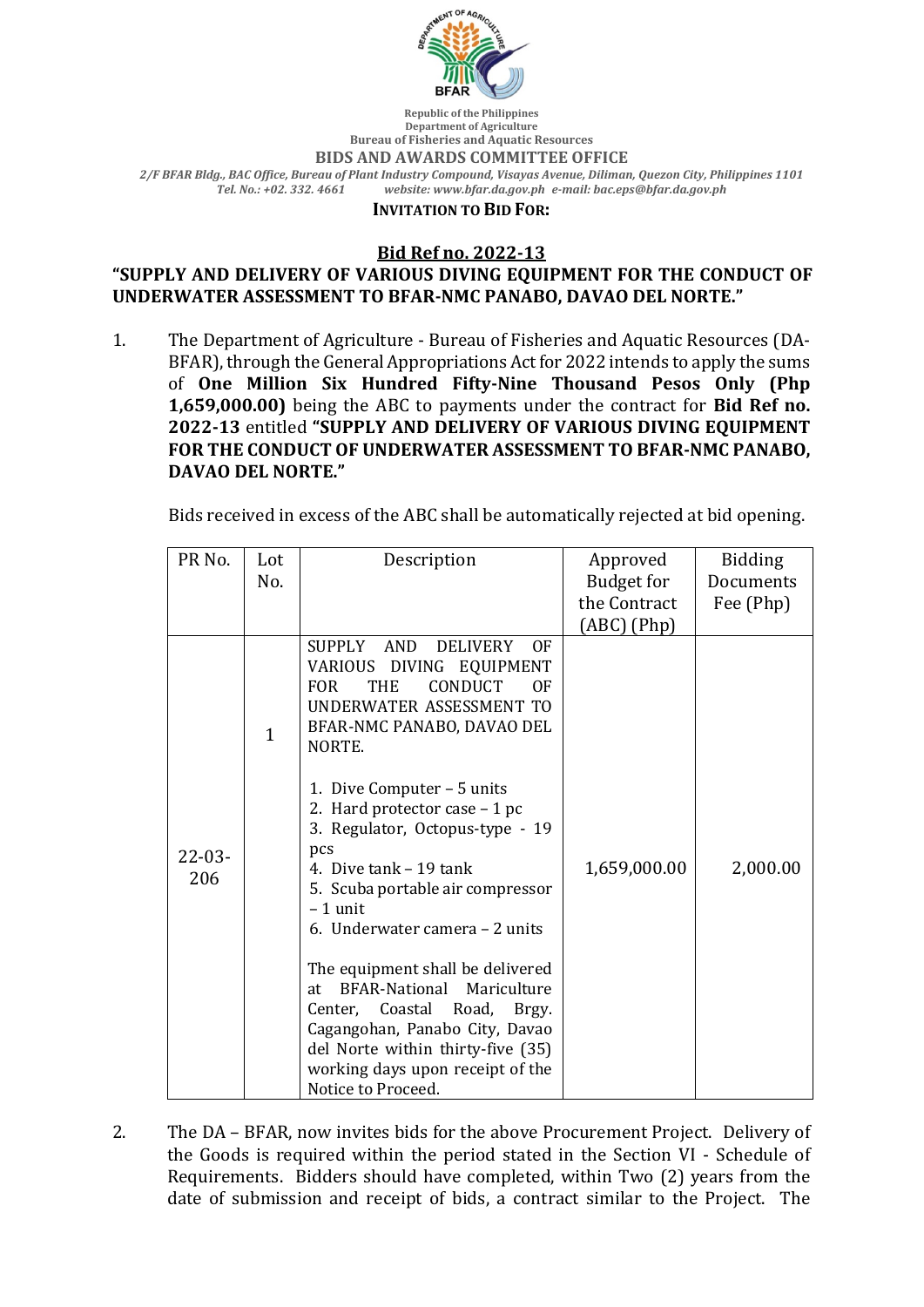description of an eligible bidder is contained in the Bidding Documents, particularly, in Section II (Instructions to Bidders).

3. Bidding will be conducted through open competitive bidding procedures using a non-discretionary "pass/fail" criterion as specified in the 2016 revised Implementing Rules and Regulations (IRR) of Republic Act (RA) No. 9184.

Bidding is restricted to Filipino citizens/sole proprietorships, partnerships, or organizations with at least sixty percent  $(60%)$  interest or outstanding capital stock belonging to citizens of the Philippines, and to citizens or organizations of a country the laws or regulations of which grant similar rights or privileges to Filipino citizens, pursuant to RA No. 5183.

- 4. Prospective Bidders may obtain further information the BFAR BAC Secretariat through electronic mailing address given below, and inspect of the Bidding Documents at www.bfar.da.gov.ph.
- 5. A complete set of Bidding Documents may be acquired by interested Bidders at 2<sup>nd</sup> Floor – BAC Office, Fisheries Building Complex, BPI Compound, Brgy. Vasra, *Visayas Avenue, Quezon City* and/or through electronic means and upon payment of a non-refundable fee for the Bidding Documents in the amount stated above. The Procuring Entity shall allow the bidder to present its proof of payment for the fees by in person, or through electronic means.
- 6. The DA BFAR, will hold a Pre-Bid Conference<sup>1</sup> through video conference call using "**Zoom**" application on **April 6, 2022 at 9:00 a.m.** which shall be open to prospective bidders who have successfully completed registration one (1) calendar day prior to the Pre-bid Conference using Google Form https://docs.google.com/forms/d/e/1FAIpQLSculZ4qcO6wDbeizhODN5b9lE9Pi  $I$ TjhbdH8O-fUosjzj $InDg/viewform?usp=ppurl$  and in accordance with the **"Annex A, Bidder's Kit – I"**.
- 7. Bids must be duly received by the BAC Secretariat through the options given below and as indicated in Section III - Bidding Data Sheet, ITB Clause 15 of this bidding documents, on or before **April 18, 2022 at 1:00 p.m.**:
	- (i) manual submission at the office address:  $2/F$  BFAR Bldg., BAC Office, Bureau of Plant Industry Compound, Visayas Ave., Diliman, Q.C.;
	- (ii) both (manual and electronic submission at  $bac.\text{eps@bf}a.da.gov.ph$  via BFAR Online bidding procedure);
- 8. All Bids must be accompanied by a bid security in any of the acceptable forms and in the amount stated in ITB Clause 14.
- 9. Bid opening shall be on **April 18, 2022 at 1:30 p.m.** through video conference call via "**Zoom**" application. Bids will be opened in accordance with the BFAR BAC procedure for online bidding as stated in the "**Annex A, Bidder's kit VII**". Late bids shall not be accepted.
- 10. The DA BFAR, reserves the right to reject any and all bids, declare a failure of bidding, or not award the contract at any time prior to contract award in

<sup>&</sup>lt;sup>1</sup> May be deleted in case the ABC is less than One Million Pesos (PhP1,000,000) where the Procuring Entity may not hold a Pre-Bid Conference.